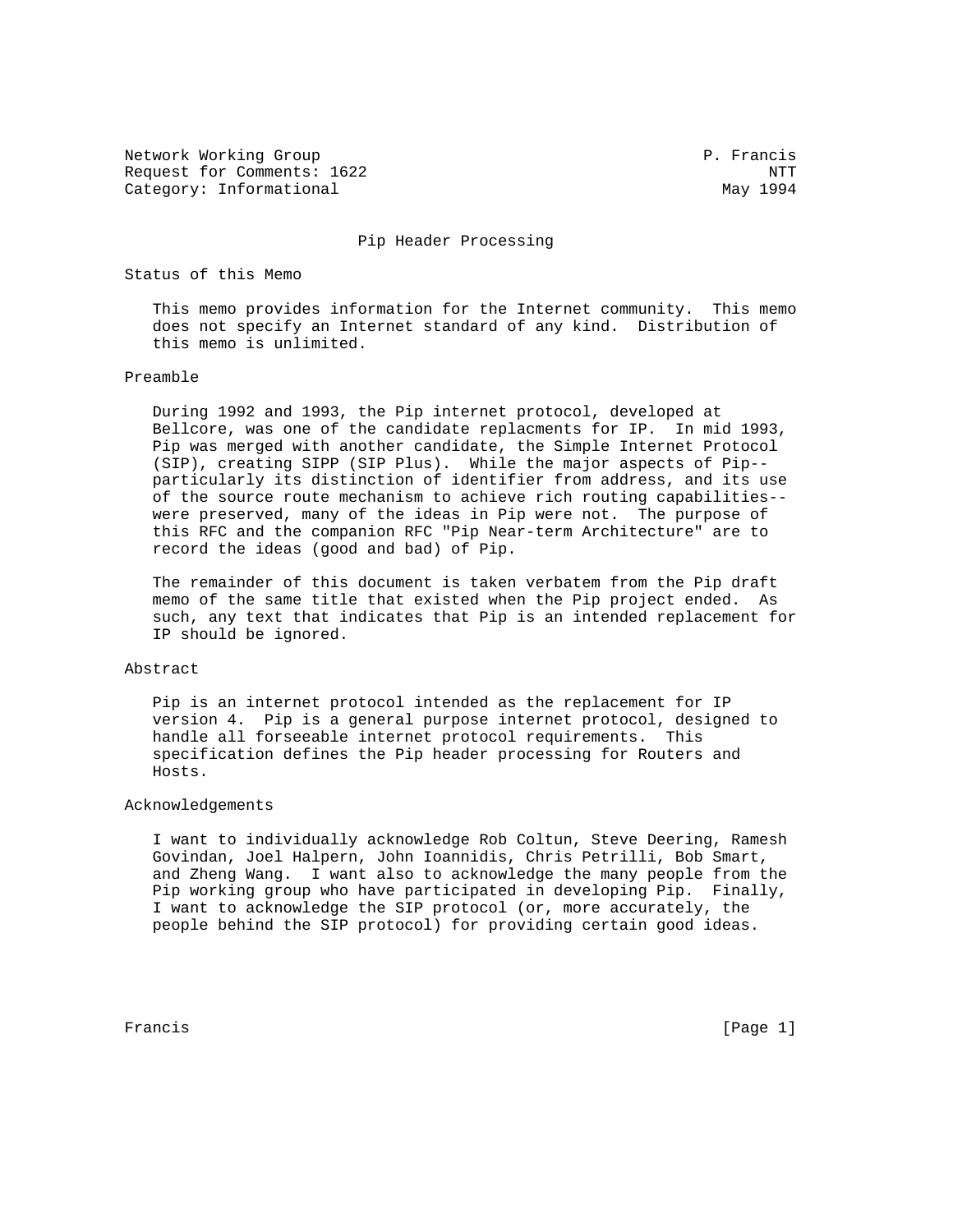### Conventions

All functions in this specification are mandatory.

1. Introduction

 Pip is an internet protocol intended as the replacement for IP version 4. Pip is a general purpose internet protocol, designed to handle all forseeable internet protocol requirements. This specification defines the Pip header processing for Routers and Hosts.

 The design of Pip is fundamentally different from that of previous internetwork protocols. Pip is designed to be as general as possible, but without significantly compromising performance. Because of Pip's generality, it can handle forseeable routing and addressing requirements. It is hoped that it will be able to handle most if not all future routing and addressing requirements.

 There are many detailed aspects of Pip that provide this generality that are not discussed here. It is useful, however, to mention one general aspect. That is, Pip strives to remove as much "functional semantics" from the base specification as possible. Pip defines a packet header and forwarding rules that can include many different functional semantics (that is, routing, addressing, and flow paradigms). Therefore, the reader may often find him or herself asking "But how do you do foo with Pip?" The answer to this sort of question belongs in companion documents to the basic Pip spec.

 Pip can be thought of as a mechanism for triggering actions in hosts and routers, just as a machine language can be thought of as a mechanism for triggering actions in CPUs. The machine language has no functional semantics outside of the specific actions it triggers (move this register, write that memory location, etc.). But, the machine language is a very powerful tool upon which functional semantics are built. Likewise, Pip is a powerful tool upon which routing, addressing, and flow functions can be built.

Francis [Page 2]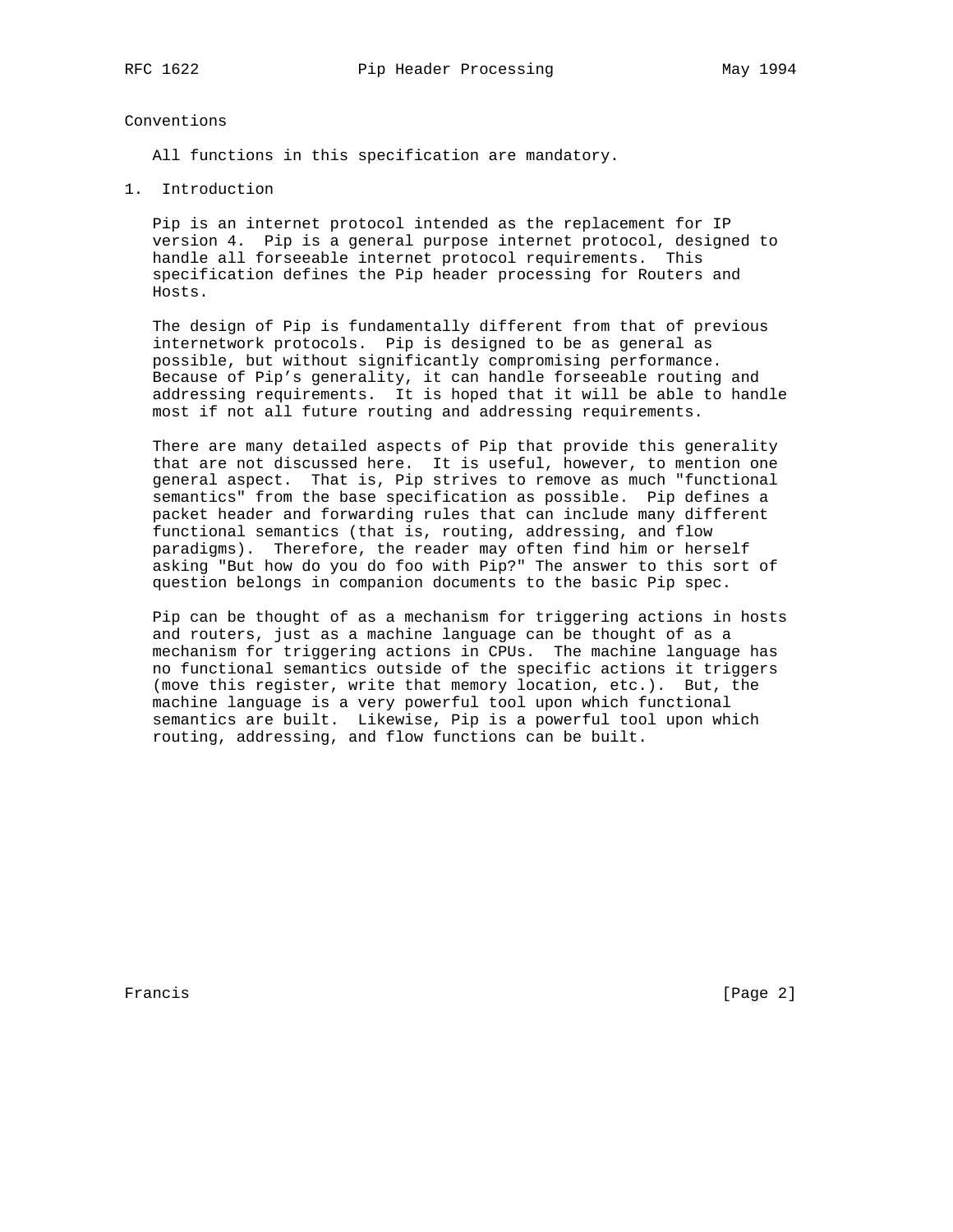# 2. Pip Specification

 The Pip header is partitioned into three parts, the Initial Part, the Transit Part, and the Options Part.

| ==================                  |
|-------------------------------------|
| Initial Part<br>=================   |
| Transit Part<br>=================== |
| Options Part<br>=================== |
| Payload                             |

 Each part falls on a 32-bit boundary (as indicated by the double lines shown), and the Transit Part falls on a 64 bit boundary.

 The concept of tunneling in an integral part of Pip. Pip achieves tunneling by encapsulating the Transit Part of the Pip header in another Transit Part. Therefore, when tunneling, there is one Transit Part for each (nested) tunnel:

| +=============================                                    |
|-------------------------------------------------------------------|
| Initial Part<br>+=============================                    |
| Transit Part<br>=========================                         |
| Transit Part<br>==========================                        |
|                                                                   |
|                                                                   |
| =======================<br>Transit Part<br>====================== |
| Options Part<br>=======================                           |
|                                                                   |

 Because each Transit Part has only what is necessary for router forwarding and handling, this method of tunneling is reasonably efficient in terms of packet size.

Francis [Page 3]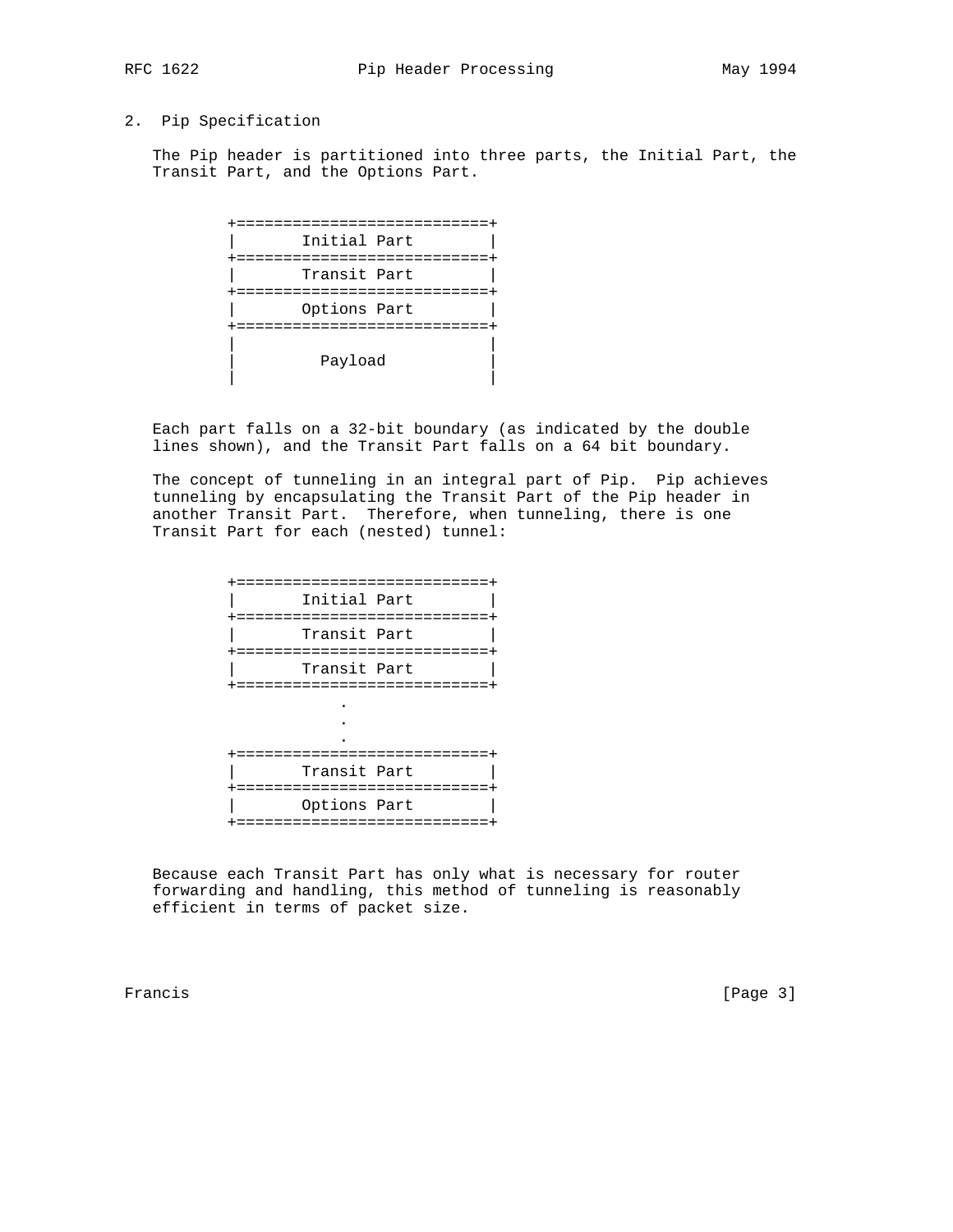# 2.1 Initial Part

The Initial Part is formatted as shown in Figure 1.

|                                                    |    | length, in bits |
|----------------------------------------------------|----|-----------------|
| ============================<br>Version Number = 8 | 4  |                 |
| Sub-Version                                        | 4  |                 |
| Options Offset                                     | 8  |                 |
| Options Contents                                   | 8  |                 |
| Options Present                                    | 8  |                 |
| Packet SubID<br>-----------------------------      | 16 |                 |
| Protocol                                           | 16 |                 |
| ===========================<br>Dest ID             | 64 |                 |
| :==========================<br>Source ID           | 64 |                 |
| ========================<br>Payload Length         | 32 |                 |
| +=============================<br>Host Version     | 8  |                 |
| Payload Offset                                     | 8  |                 |
| Hop Count                                          | 16 |                 |
| +============================                      |    |                 |

Figure 1: Initial Part

An explanation of each field follows.

# 2.1.1 Version Numbers

 The first octet is divided into two 4-bit fields, the Version and the Sub-Version. The Version field is set to be 8, and is meant to be version 8 of IP. (As of this writing, this is an experimental number assigned for development of Pip.) Thus, all encapsulation schemes defined for IP can work for Pip as well.

 As long as the Version field is 8, the Initial Part and Options Part of the Pip Header is as specified in this standard. (In other words, the Sub-Version field refers only to the Transit Part.)

Francis [Page 4]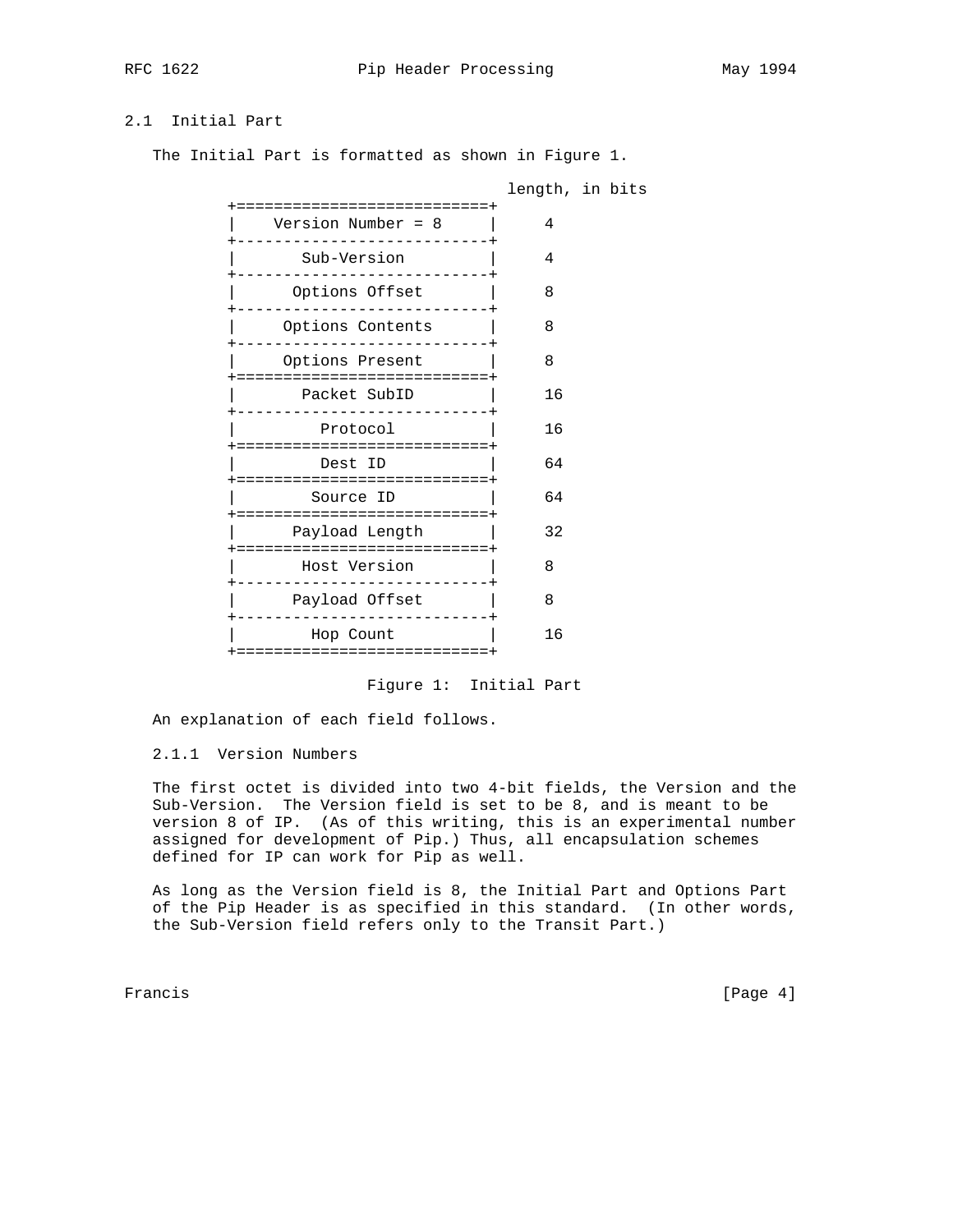By doing this, we allow the Transit Part of the Pip Header to change completely without necessarily requiring a host to understand the new Transit Part. If a host receives a Pip header with a Version number of 8 and an unknown Sub-version number, the host does not try to parse the Transit Part at all, rather it processes only the Initial Part and the Options Part. (By using the Pip Header Protocol to format Pip Headers, a host can be made to formulate the right Transit Part, even though the host doesn't understand the semantics of the Transit Part. This allows radical migration of the Transit Part while potentially not requiring changes to hosts.)

 If a host or a router receives a packet with an unknown Version number, the packet is silently discarded.

 The Sub-Version field is set to the value 0 for the version of Pip defined in this specification. As long as the Sub-Version number is 0, the Transit Part is as specified in this standard. Any packet received by a router with a Version number of 8 and an unknown Sub- Version number is silently discarded.

#### 2.1.2 Options Offset

 The Options Offset indicates the position of the Options Part. The unit of measure of the Options Offset is 32-bit words, counting the first word of the Pip Header as word 0.

#### 2.1.3 Options Contents

 This field indicates how the Options Present field should be interpreted. Each bit of the Options field indicates if each of up to eight options is present in the Options Part. The Options Contents field indirectly indicates which option each bit of the Options Present field refers to. We say indirectly because the mapping referred to by the Options Contents field is stored locally. In other words, without additional information (the mapping), it is not possible to examine the Options Contents field and know what option each bit of the Options Present field refers to.

 Any of 256 possible Options Contents values can be active at a given time. (Note that the means by which the meaning of the Options Contents values are assigned and conveyed to routers and hosts is outside the scope of this specification.)

Francis [Page 5]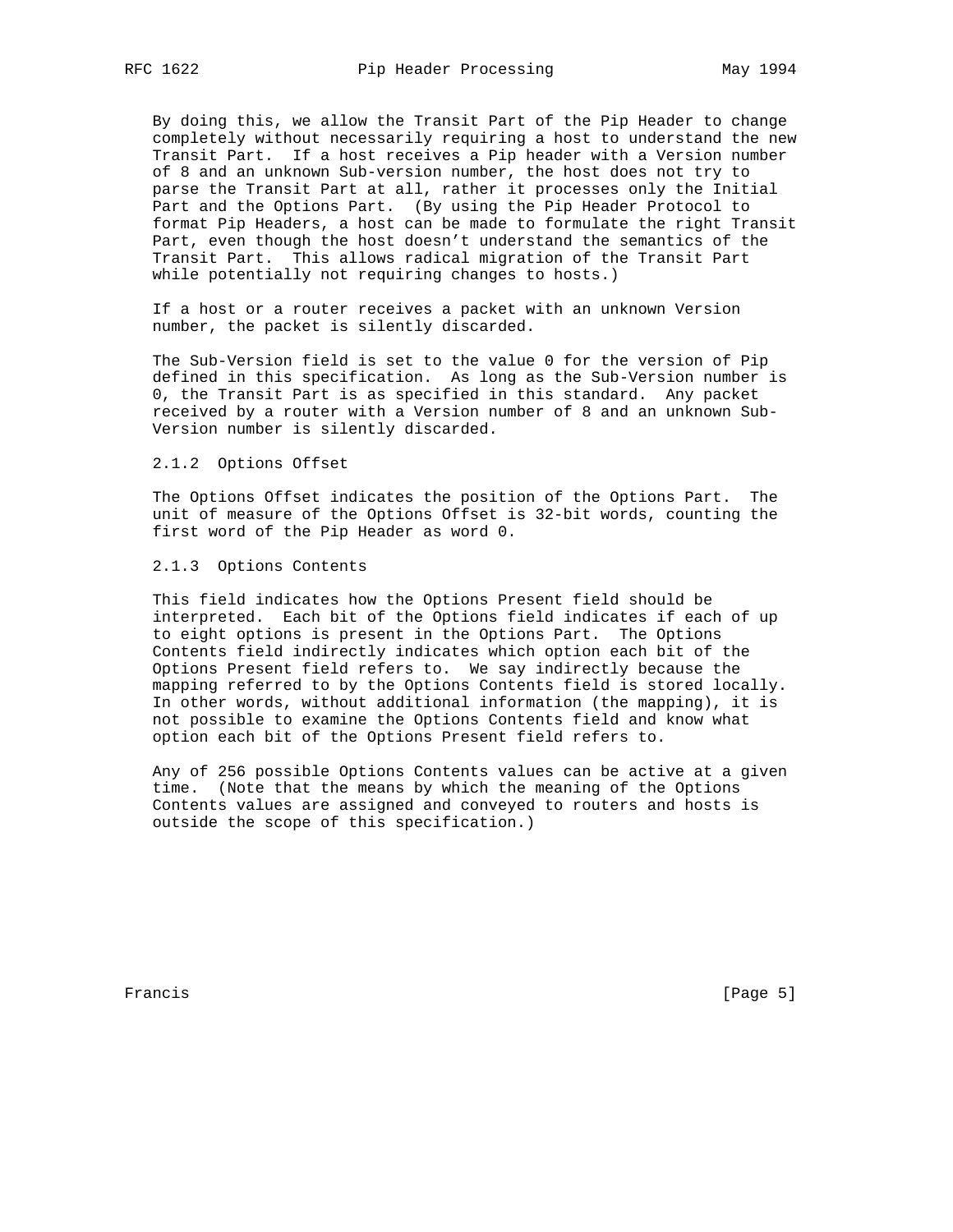#### 2.1.4 Options Present

 This field indicates which of the Options indicated by the Options Contents field are actually present in the Options Part. Each bit of this field refers to a single option type. The mapping of each bit to its' option type is determined by the Options Contents field.

 For instance, assume that the Options Contents field indicates that bit 0 of the Options Present field refers to the PDN Address option, that bit 1 of the Options Present field refers to the foo option, and that bit 2 of the Options Present field refers to the Fragmentation option. (As of this writing, there is only one option. Until there are more than eight options, there is no need to define more than one Options Contents values.)

 In this case, a value of 101 in the Options Present field indicates that the PDN Address and Fragmentation options are present in the Options Part, and that the foo option is not present.

 Note that an Options Present value of 0 indicates that there are no options present, regardless of the value of the Options Contents field. Note also that no more than 8 options, not including the default first option (the Options Descriptor), can be present in any Options Part.

 The Options Contents/Options Present method of processing options allows for efficient processing of options. First, a router can ignore any options that may be present but that do not impact it (for instance, a router not attached to a PDN need not consider the PDN Address option). Second, the desired option can be very quickly retrieved, because the first option, the Options Descriptor option, contains the offset of each of the up to eight options indicated by the Options Present field.

### 2.1.5 Packet SubID

 This field is used by Pip hosts to correctly associate received PCMP messages with local control blocks. This is necessary because the semantics of the Transit Part can change while a packet is in transit. Therefore, a router sending a PCMP message cannot necessarily provide all of the information needed by the Pip host to correctly identify the context of the received message (that is, which "packet flow" it is identified with).

 A PCMP message uses the Protocol, Source ID, Dest ID, and Packet SubID to define the PCMP messages context. It is not sufficient to use just Protocol, Source ID, and Dest ID, because two hosts running the same protocol between them may have multiple "flows", for

Francis [Page 6]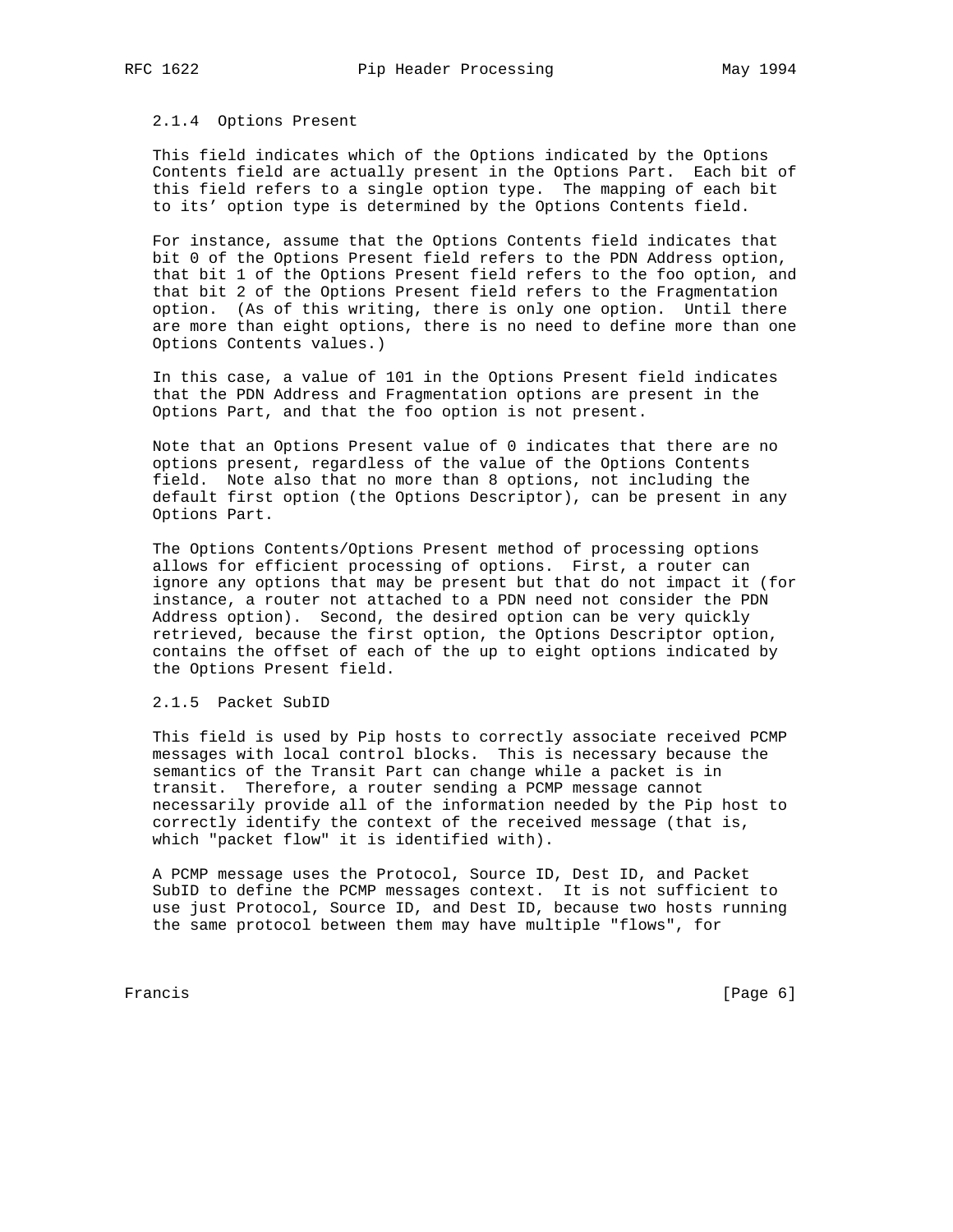instance, a data flow, a video flow, and an audio flow in the case of multi-media. Each flow may have a different Transit Part, and take different paths. Therefore, the Packet SubID field is needed to further differentiate.

2.1.6 Protocol

 Indicates the protocol header found in the payload. The values for this field are the same as those used for IPv4.

2.1.7 Dest ID

 The Dest ID field indicates the Pip ID of the final recipient of the Pip packet. This field is examined by both hosts and routers.

 When a Pip System processes the Routing Directive (RD), it may determine that it needs to examine the Dest ID for further processing. This may happen both when a host or router receives a Pip packet destined for itself, or when a router receives a packet that should be forwarded based on Dest ID (as indicated by the RD).

 When a Pip system determines at forwarding time that a packet is destined for itself, it checks the Dest ID to verify if that packet is destined for it. If the complete Dest ID matches one of its own Pip IDs, then the packet is for it, and is passed to the layer indicated by the Protocol field (in the Host Part). (The Pip system may of course wish to check a security option before passing a packet to an upper layer.)

 If the complete Dest ID field does not match one of its own IDs, then an ID/RD Mismatch PCMP message is sent to the source of the packet, as indicated by the Source ID and potentially source information in the RD. The purpose of this message is to flush the ID to RD binding in the source Pip host.

2.1.8 Source ID

 This is the Pip ID of the source of the packet. It is passed to upper layers for the purposes of identifying the context for the packet.

2.1.9 Payload Length

 The Payload Length gives the length of the Pip packet payload in units of 8 bits. The Payload Length does not include the length of the Pip header.

Francis [Page 7]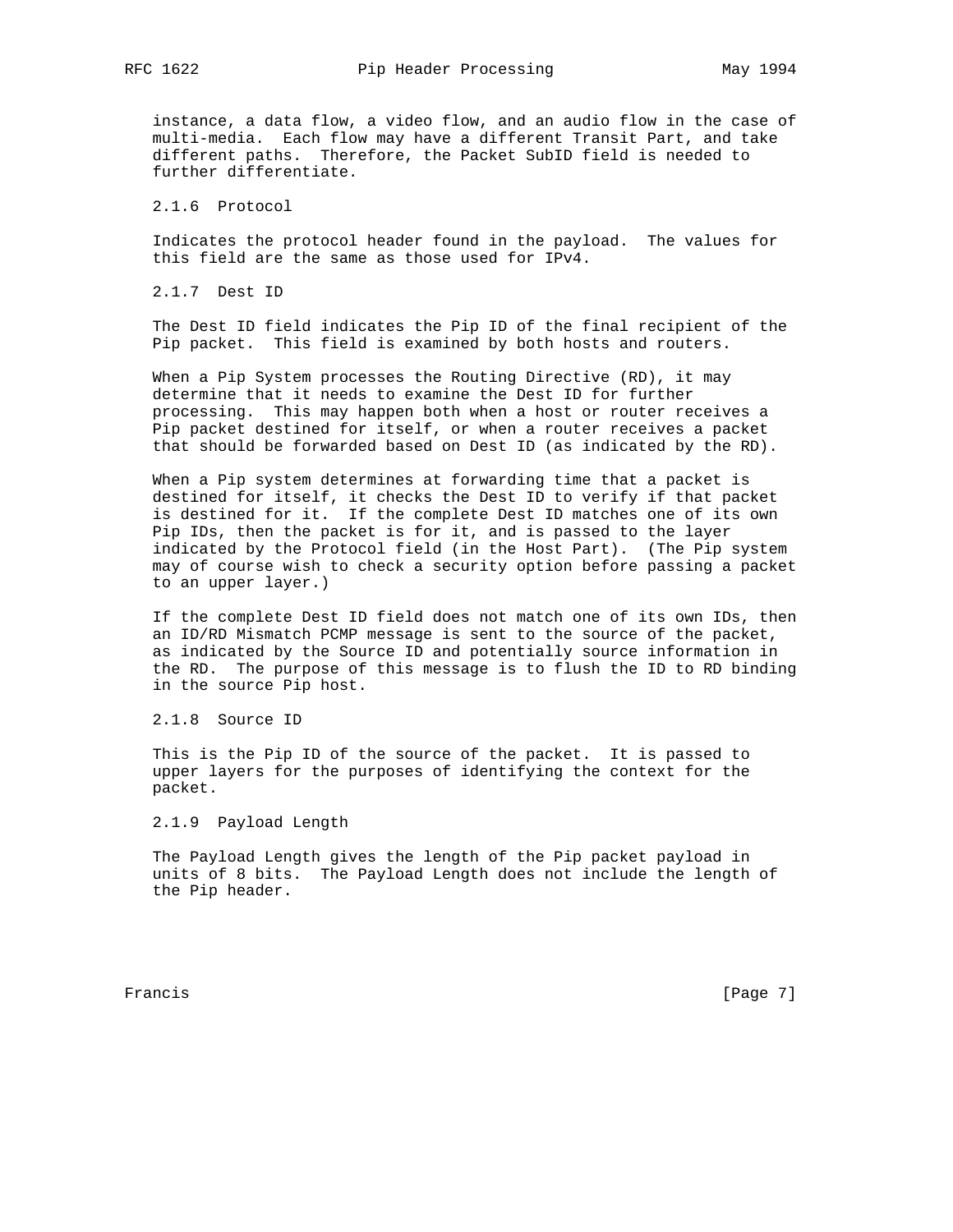# 2.1.10 Host Version

 The Host Version field indicates what "version" of Pip software the sending host has implemented. This is to allow a host to inform a router which ancillary protocols/messages the host is able to accept. It is envisioned that over time, new host functions will be developed. Different hosts will install these new functions at different times. This field allows routers to know what functions the host can and cannot handle.

### 2.1.11 Payload Offset

 The Payload Offset indicates the position of the Payload Part. The unit of measure of the Payload Offset is 32-bit words, counting the first word of the Pip Header as word 0.

 If a Pip system encapsulates a Transit Part in another Transit Part, then the Payload Offset is increased by the length of the new Transit Part.

#### 2.1.12 Hop Count

 The Hop Count is decremented by every router that forwards the Pip packet. If a system receives a Pip header with a Hop Count equal to 0, and is not the recipient of the packet, then the packet is discarded and a PCMP Destination Unreachable is routed to the system indicated by the Routing Directive. (In other words, a host can legally receive a Transit Part with a Hop Count of 0, and indeed a host doesn't look at the Hop Count field upon reception.)

Francis [Page 8]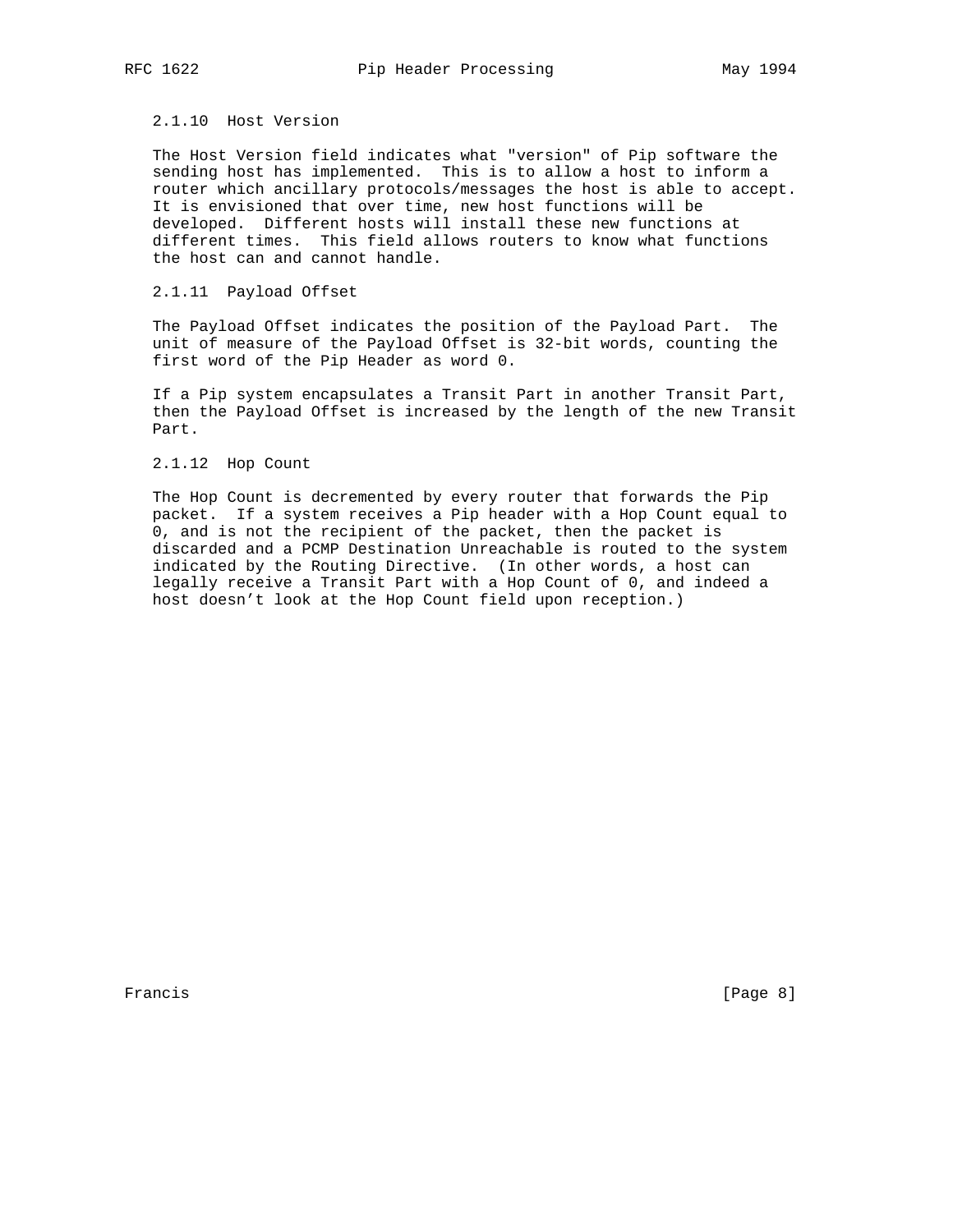# 2.2 Transit Part

The Transit Part is formatted as shown in Figure 2.



Figure 2: Transit Part

An explanation of each field follows.

2.2.1 Transit Part Offset

 This field gives the position of the first word of the next Transit Part. The unit of measure of the Transit Part Offset is 32-bit words, counting the first word of the current Transit Part as word 0. If there is no next Transit Part, then this field is written as all  $0's.$ 

Francis [Page 9]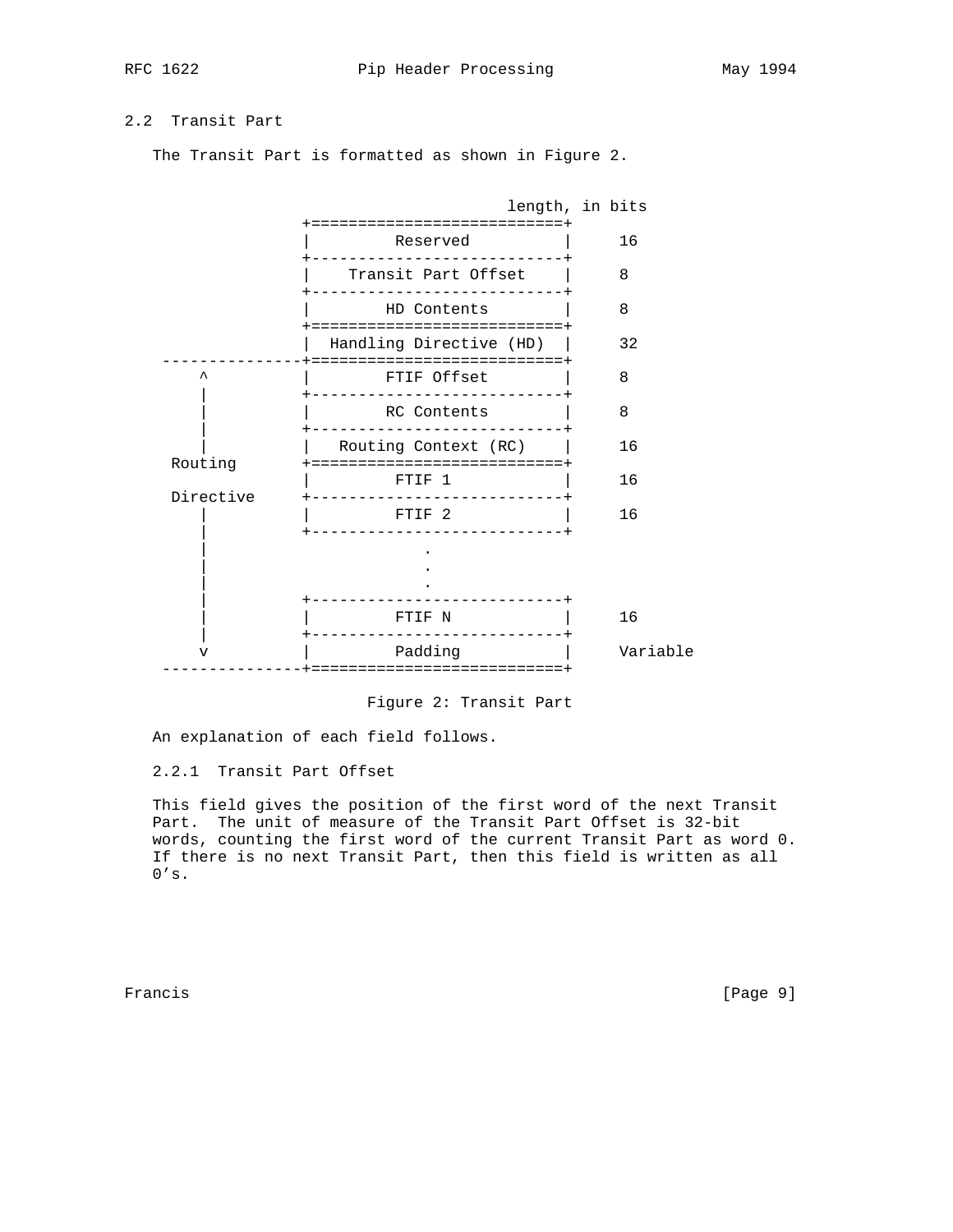## 2.2.2 HD Contents

 The HD Contents field indicates how the Handling Directive (HD) field should be interpreted. The HD field is divided into multiple fields, each representing a different handling function. Each individual field in the HD is called an HD Unit (HDU). The Options Contents field indirectly indicates which HDUs are in the HD field, and where they are. We say indirectly because the mapping referred to by the HD Contents field is stored locally. In other words, without additional information (the mapping), it is not possible to examine the HD Contents field and know what the HDU locations are.

 Any of 256 possible HD Contents values can be active at a given time. (Note that the means by which the meaning of the HD Contents values are assigned and conveyed to routers and hosts is outside the scope of this specification.)

## 2.2.3 Handling Directive (HD)

 The HD is a general purpose field used for the purpose of triggering special packet handling by a Pip system. The HD field does not influence a Pip router's next hop choice for a Pip packet, nor does it influence a Pip host's determination as to whether the Pip packet is destined for it. Examples of special packet handling would be "low priority queueing", or "high priority discard", etc. (Note that the Transit Options also influence "handling", in the sense that handling is essentially defined here to mean "anything that is not routing. The HD field, though, is intended for the most common types of handling--handling that is expected to be in a significant percentage of packets.)

 Both hosts and routers use the HD field. (Hosts may make use of the HD field for packet handling for both incoming and outgoing packets.)

 There is a complete distinction between the syntax and the semantics of the HD field. (This can be contrasted with, for instance, IP, which couples the semantics and syntax of the TOS bits. That is, the IP specification itself determines, to a first degree, how the TOS bits are interpreted.) Each Pip system can modify the semantic meaning of the HD, for instance, by increasing or decreasing the queueing priority of a packet. This is called packet tagging.

From an abstract modeling perspective, the HD is handled as follows:

 1. Extract the semantic meaning(s) (the handling instructions associated with the HDUs) from the HD field. Transmitting Pip hosts determine the semantic meaning by some other means, such as the upper layer protocol. If the receiving system decapsulates

Francis [Page 10]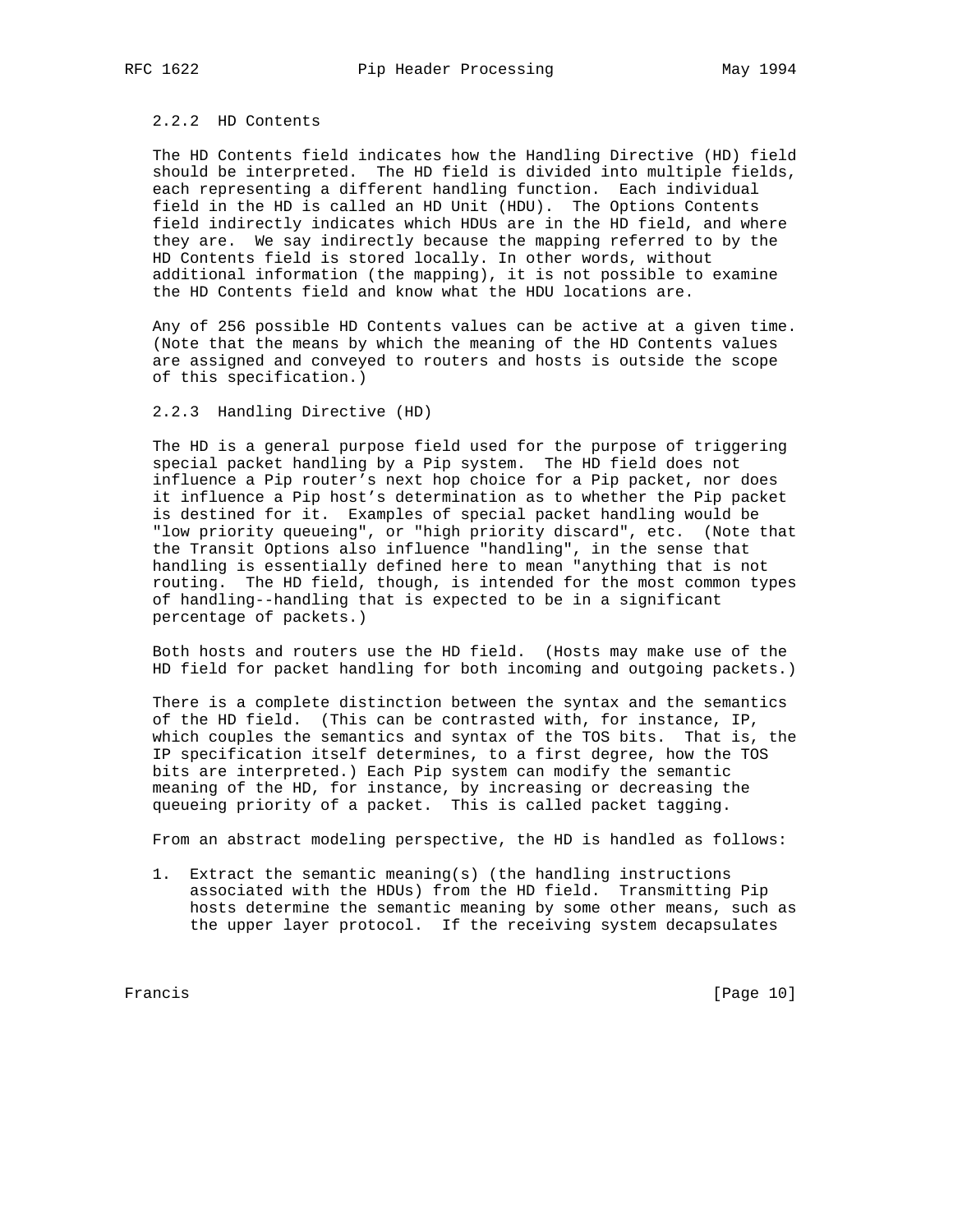multiple Pip headers, then the HD semantics are extracted from the lowest Pip header for which it is not the target (see example on tunneling below).

- 2. Handle the Pip packet according to those instructions. In some cases, it is possible that the Pip system does not understand the semantics of one or more HDUs of the HD field. For each HDU whose semantics are not understood, however, the pip system at least knows whether to 1) pass the HDU on untouched, 2) set it to all 0s, 3) set it to all 1s, 4) discard the packet silently, or 5) discard the packet with a PCMP HDU Not Understood packet.
- 3. Modify the semantic meaning if necessary. Note also that if the Pip packet is replicated for multicast, each packet has its HD semantics modified individually. .LP .in 3 2.2.4 Tunneling .LP Consider two Pip systems, X and Y, separated by one or intermediate Pip systems. X wishes to tunnel a Transit Part to Y. Y is therefore the target system of the tunnel. A Transit Part He arrives at X. In order to forward the Transit Part to Y, X encapsulates He in another Transit Part, Hy. Y is the target system for Transit Part Hy. X sets the HD of He to what it would have been if Y was directly connected to X (that is, there were no intermediate Pip systems between X and Y). Further, it is intended that Y will derive its HD semantics from the HD of Transit Part He, not Transit Part Hy. .sp .KS

 ----0-----o-----o-----o-----o-----0---- X I J K L Y

 Now consider the operation of Pip system L (the previous hop system to Y). When L forwards the packet to Y, it may either decapsulate the packet (in the knowledge that Y is the target for Hy), or not decapsulate the packet. Either way, L derives its HD semantics from the HD of Transit Part Hy.

 If L does not decapsulate the Transit Part, then it is as though I, J, K, and L are a "subnetwork" (albeit a Pip subnetwork), and Y is stripping the "subnetwork" header (Hy) off before processing the true Transit Part (He). If L does decapsulate the Transit Part, then, from Y's perspective, it is essentially as though Y were directly connected to X.

Francis [Page 11]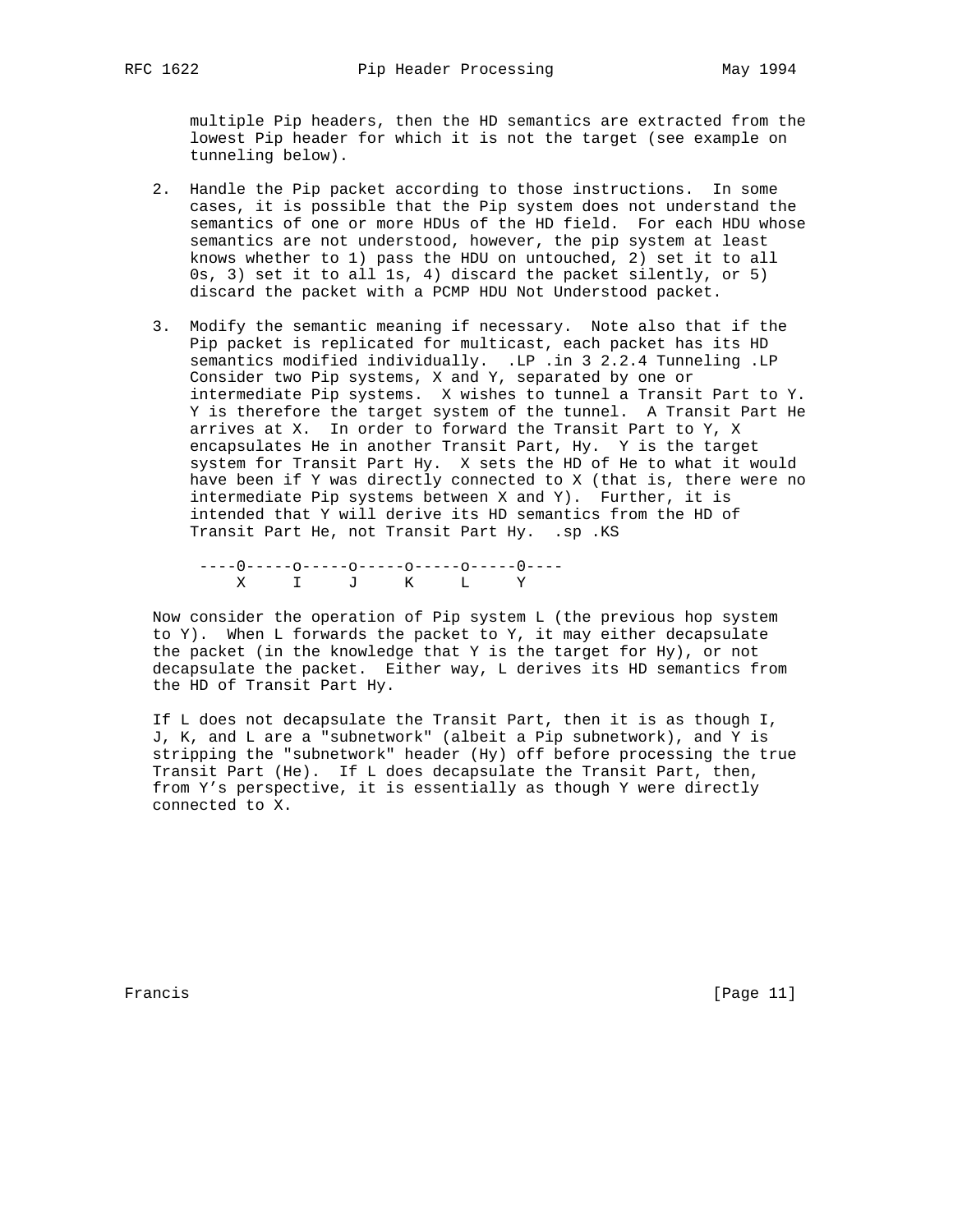2.2.5 Routing Directive (RD)

 The RD consists of the Routing Context (RC), the RC Contents, the FTIF Offset, and a series of zero or more FTIFs (Forwarding Table Index Fields). This series of FTIFs is called the FTIF Chain. The sole purpose of the RD is to determine how to forward the Pip packet--the RD does not influence handling in any way.

 Figure 3 illustrates the decision process for forwarding the Pip packet.



Figure 3: Forwarding Process

 Figure 3 is interpreted as follows. The FIB is the Forwarding Information Block. The FIB contains all the information needed to forward a packet, and may contain multiple next hop (for multicast). This information includes 1) the outgoing interface, 2) how to encapsulate the packet, including lower-layer address(es) (the lower-layer address(es) along with the outgoing interface determine the next hop Pip system), 3) whether and how to tunnel, 4) how to modify the semantics of the HD and RC, and how to modify the FTIF Offset. The goal of the forwarding algorithm is to reach the appropriate FIB.

 The directed lines in Figure 3 start at the RC and, through various possible paths, reach a FIB. These lines represent the various information that can influence the forwarding decision (that is, the FIB chosen). For instance, there is no way to reach a FIB without

Francis [Page 12]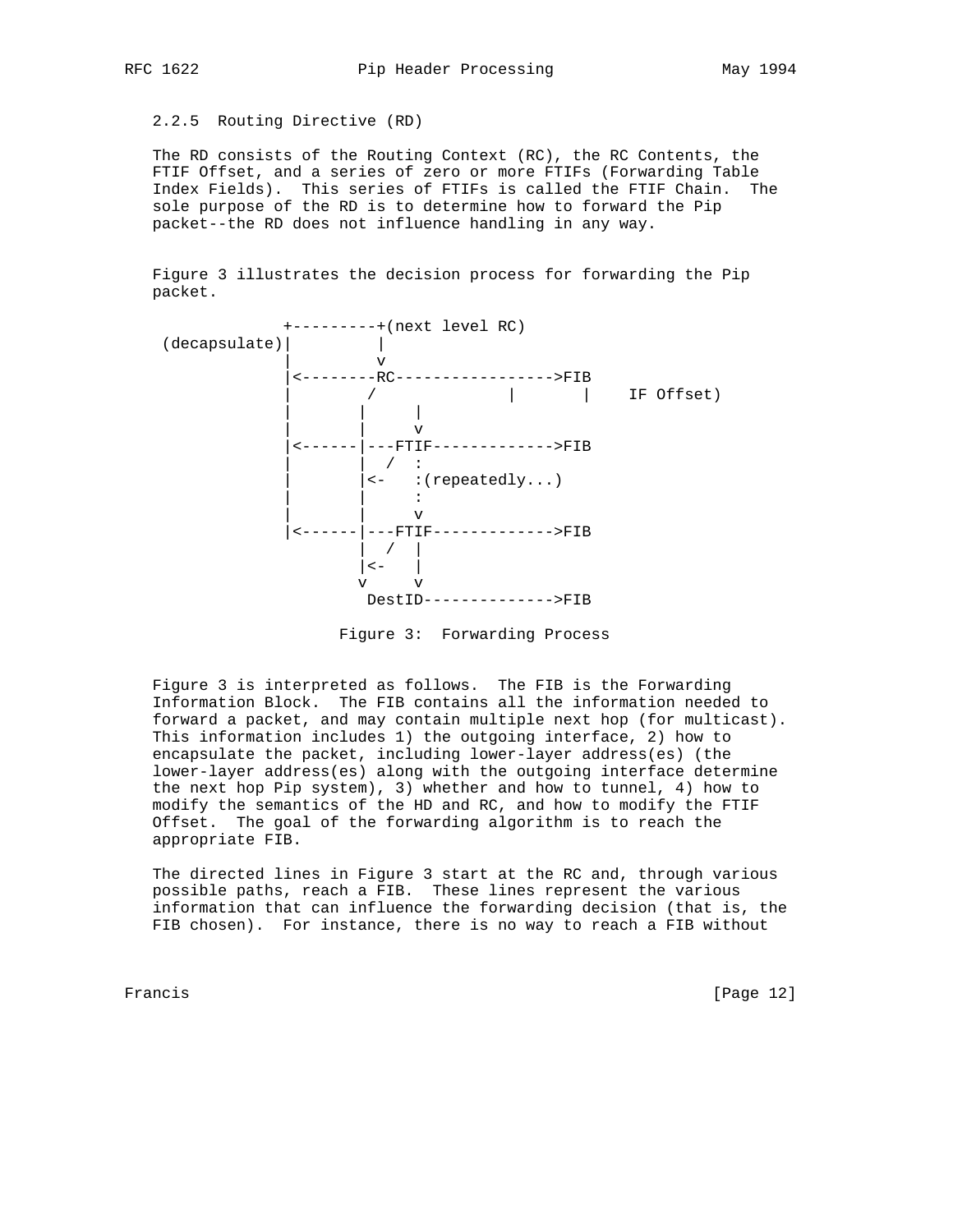first examining the information in the RC. However, it is possible to identify a FIB by considering only the information in the RC (as indicated by the directed line leading directly right from the RC). Based on the information in the RC, it is also possible to determine that the Transit Part must be decapsulated, and 1) the RC of the next Transit Part be processed (the line leading directly left), 2) the FTIF indicated by the FTIF Offset is processed (the line leading down and right), or 3) the Dest ID is processed (the line leading down and lest).

 Likewise, when considering the value of an FTIF (in addition to all information already considered), the resulting action may be that 1) a FIB is identified, 2) the Transit Part is decapsulated, 3) the subsequent FTIF is processed, or 4) the Dest ID is processed.

 The RC is handled similarly to the HD. The RC Contents field indicates how the RC should be interpreted. While the RC is constructed similarly to the HD in the sense that it consists of multiple fields, the RC can be interpreted as a flat field in-so-far as forwarding a Pip packet is concerned, whereas the HD cannot.

 Thus, in a mechanical sense, the RC Contents can be viewed as an index into a table that returns a pointer to another table (an rcTable), which is indexed by the RC itself. (Or, the combined RC Contents/RC can be viewed as a single large index into a single table, etc.)

 The FTIF Offset field indicates which FTIF is active. The active FTIF is the one that is used to index the forwarding table indicated by the RC Contents/RC. An FTIF Offset value of 0 means that the first FTIF is active, an FTIF Offset value of 1 means that the second FTIF is active, and so on. If there are no FTIFs, then the FTIF Offset has no meaning, and can be any value. In this case, the RC field itself will indicate how to forward the packet.

 The FTIF Chain is padded out to a 32-bit boundary. Note that there can be more than 16 bits of padding (for instance, if it is desirable to pad out to a 64-bit boundary). The padding is ignored upon receipt, and can be transmitted as any value (that is, it does not have to be any specific pattern of 0's or 1's).

 Note that a single "number" in the FTIF chain may in fact be more than 16 bits in length. In this case, the number can be encoded as multiple FTIFs with no loss of generality. It is only required that in all cases a multiple FTIF number be distinguishable from a single FTIF number.

Francis [Page 13]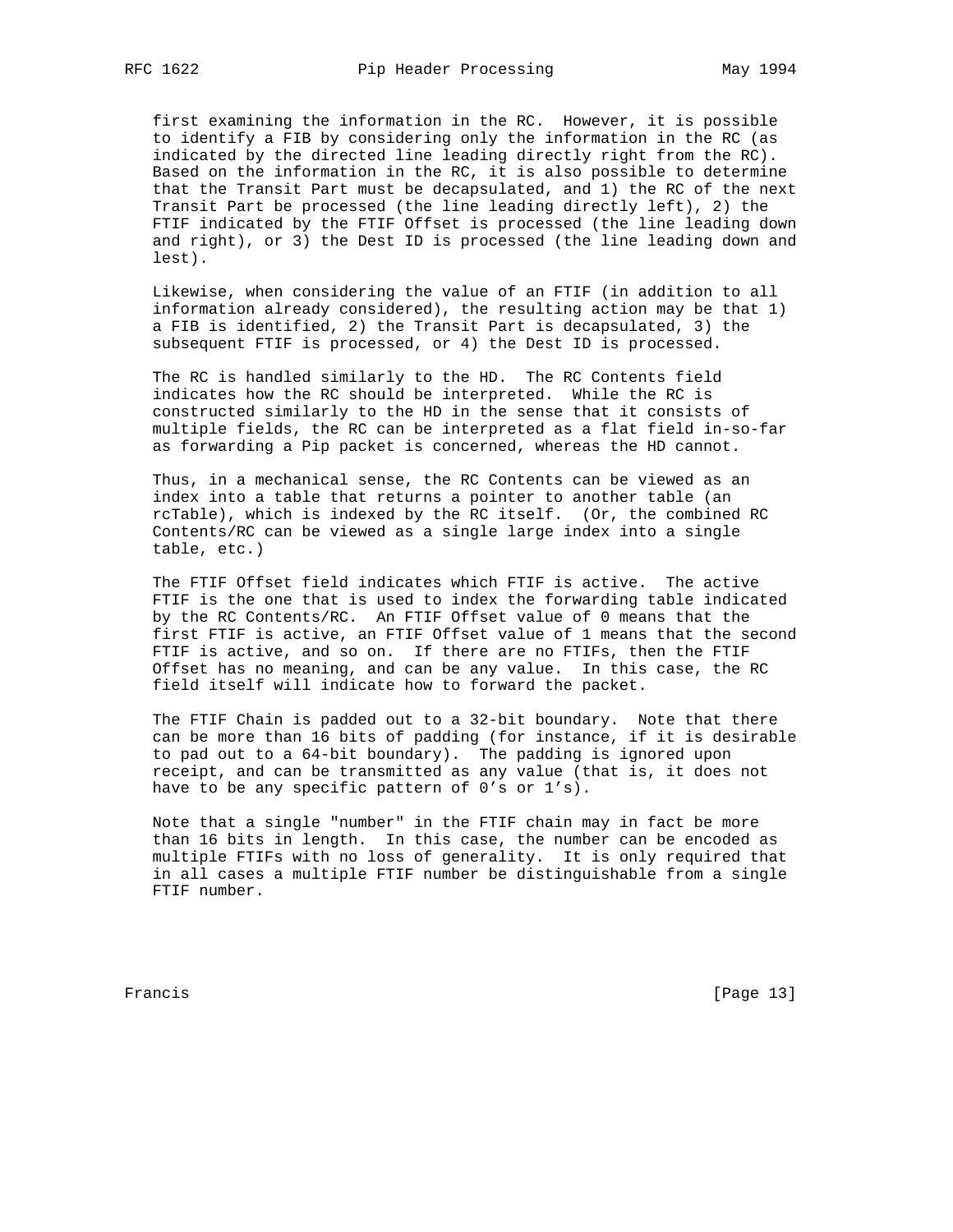# 2.2.6 Router RD Forwarding Algorithm

This section describes the forwarding algorithm for a Pip router.

- 1. Using the value of the RC field as an index, retrieve one of the following instructions (steps 2 - 5) from the rcTable determined by the RC Contents.
- 2. If the instruction is decapsulate, then decapsulate the Transit Part and re-execute step 1 using the next Transit Part.
- 3. If the instruction is forward, then retrieve the associated Forwarding Information Block (FIB), and go to step 12.
- 4. If the instruction is to examine the Dest ID, then retrieve the FIB associated with the Dest ID, and go to step 12.
- 5. If the instruction is to examine the FTIF Chain, then retrieve the forwardingTable indicated by the rcTable entry, and continue on to step 6.
- 6. Using the value of the currently active FTIF (this is the FTIF indicated by the FTIF Offset if this is the first FTIF examined) as an index, retrieve one or more of the following instructions (steps 7 - 10) from the forwardingTable identified in step 5 or step 10.
- 7. If the instruction is decapsulate, then decapsulate the Pip header and re-execute step 1 using the new header (this is the same as step 2).
- 8. If the instruction is forward, then (possibly additionally) retrieve the associated FIB, and go to step 12 (this is the same as step 3).
- 9. If the instruction is to examine the Dest ID, then retrieve the FIB associated with the Dest ID and go to step 12 (this is the same as step 4).
- 10. If the instruction is to examine the next FTIF, then, according to the information in the current forwardingTable entry, modify the current FTIF and choose a new forwardingTable.
- 11. Make the next FTIF the current FTIF and go to step 6.
- 12. The FIB contains a set of potential recipients for the Pip packet, including next hop Pip systems (both directly connected and at the end of Pip tunnels) and the upper layer of the local

Francis [Page 14]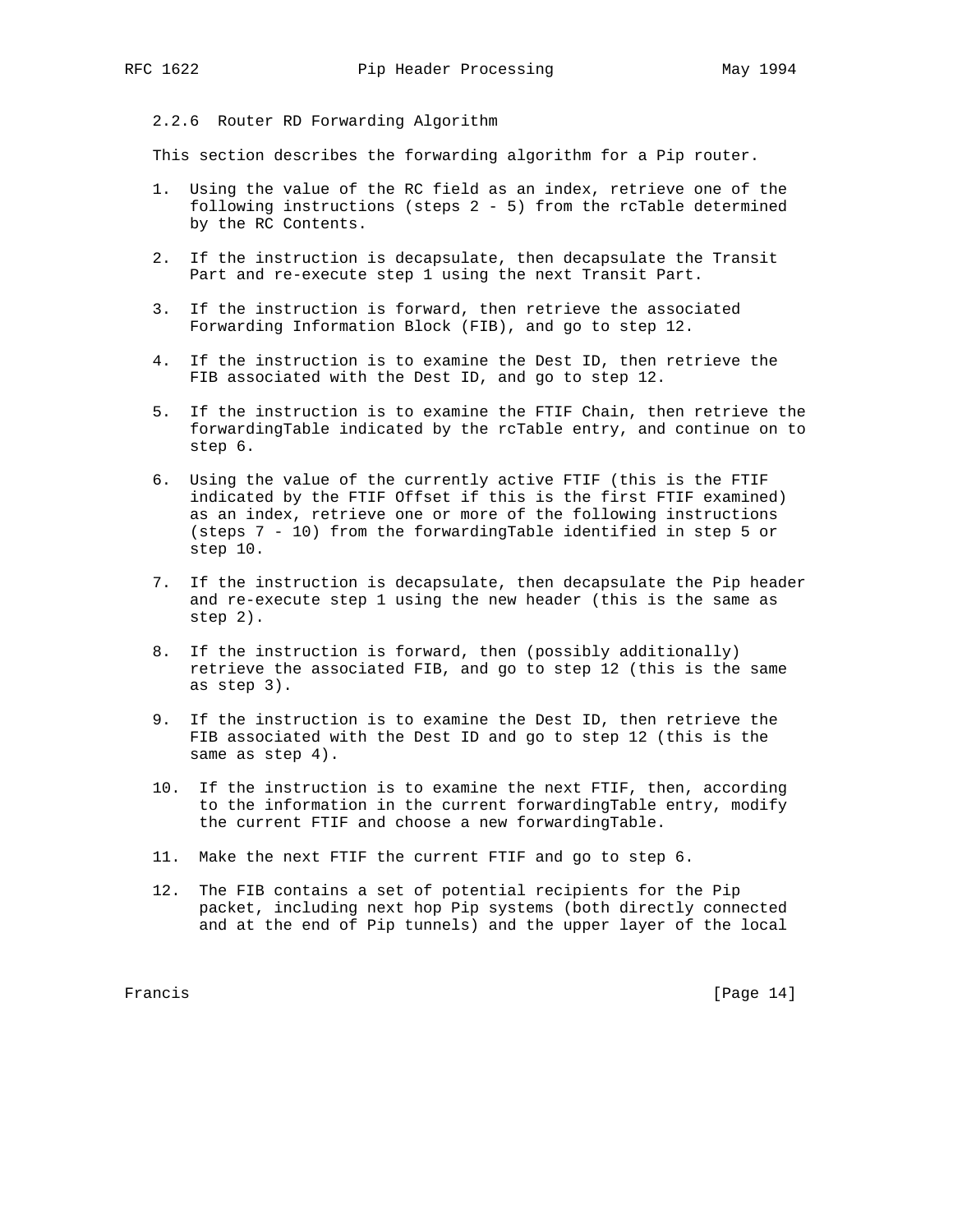system. Taking into consideration 1) the incoming interface, 2) the previous hop Pip system if known (as determined by the lower-layer source address and incoming interface), and 3) potentially other local information (such as congestion on outgoing queues), prune the set of potential recipients. (This may result in no pruning having taken place or in every potential next hop having been pruned.)

- 13. For each remaining next hop, format a Pip header by modifying a) the RC, b) the current FTIF, c) the FTIF Offset (to point to 1) the FTIF pointed to in the received RD, 2) the current FTIF, 3) the Nth FTIF counting from the 0th FTIF, or 4) the Nth FTIF counting forwards or backwards from the current FTIF) and d) any Pip header encapsulations, according to the information in the FIB, and transmit the packet to the recipient (either a next hop or upper layer).
- 2.3 Options Part

The Option Part is formatted as shown in Figure 4.

| ===================<br>Options Descriptor<br>======================= | 64       |
|----------------------------------------------------------------------|----------|
| Option 2                                                             | Variable |
| =======================<br>Option 3<br>=======================       | Variable |
|                                                                      |          |
|                                                                      |          |
| ================<br>Option N<br>==================                   | Variable |

#### Figure 4: Options Part

 Every Option is at least one 32-bit word in length, and ends on a 32-bit word boundary. Because the type of each option is known from the Options Contents field, there is no need to indicate the option type in the options field themselves. Thus, there is no common format among the options--each option has its own format. The individual options are defined in another specification.

Francis [Page 15]